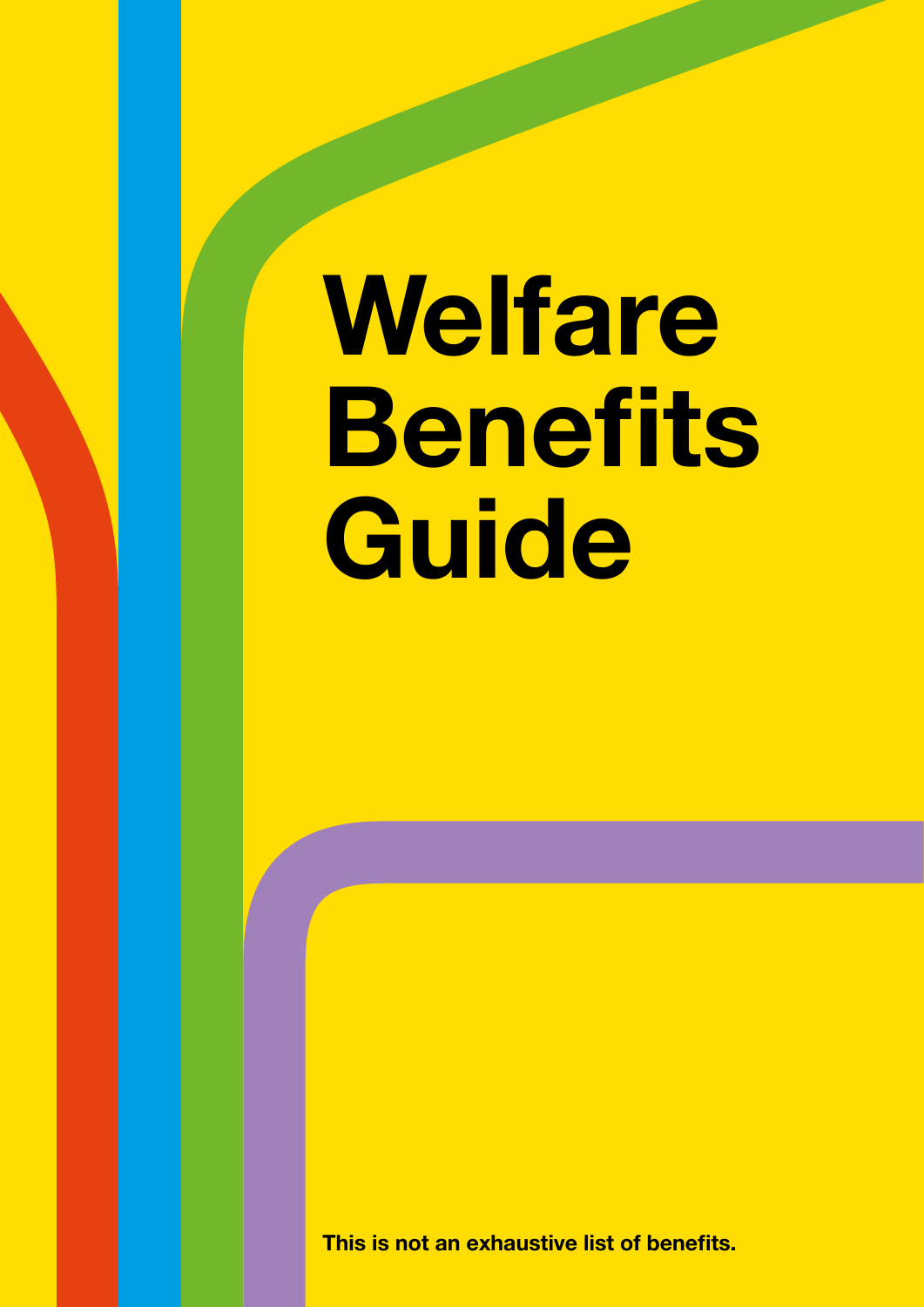This Welfare Benefits Guide has been developed to increase uptake of welfare benefits and entitlements by young people and families on a low income. We have developed this to help specifically increase staff and parental knowledge of benefits available for families.

The benefits listed show all the relevant entitlements available to young people, parents and those with a disability. This guide is for practitioners and staff working with families to show what is available but does not replace the opportunity for welfare benefits advice that is available through Falkirk Council Welfare Benefits Advice Service or the Citizens Advice Bureau. Please make referrals to the services should anyone require benefits advice.

#### **Falkirk Council Welfare Benefits Advice Team**

Telephone 01324 503063 Online www.falkirk.gov.uk/benefithelp Face to Face (web based platform) 10am -12noon & 2pm - 4pm www.Falkirk.gov.uk/benefithelp Email cas@falkirk.gov.uk

**Online Benefit calculator**  www.falkirk.gov.uk/benefitscalculator

#### **Citizens Advice Bureau Falkirk**

Telephone 01324 626070 Email bureau@falkirkcab.casonline.org.uk

#### **Citizens Advice Bureau Denny and Dunipace**

Telephone 01324 829160 (Advice and Admin line) Email bureau@dennycab.casonline.org.uk

#### **Citizens Advice Bureau Grangemouth and Bo'ness** Telephone 01324 666935.

If we cannot take your call please leave a message and we will contact you within two working days. Email bureau@grangemouthcab.casonline.org.uk

#### This is not an exhaustive list of benefits.

If you have any comments or feedback on the use of this guide please contact fairerfalkirk@falkirk.gov.uk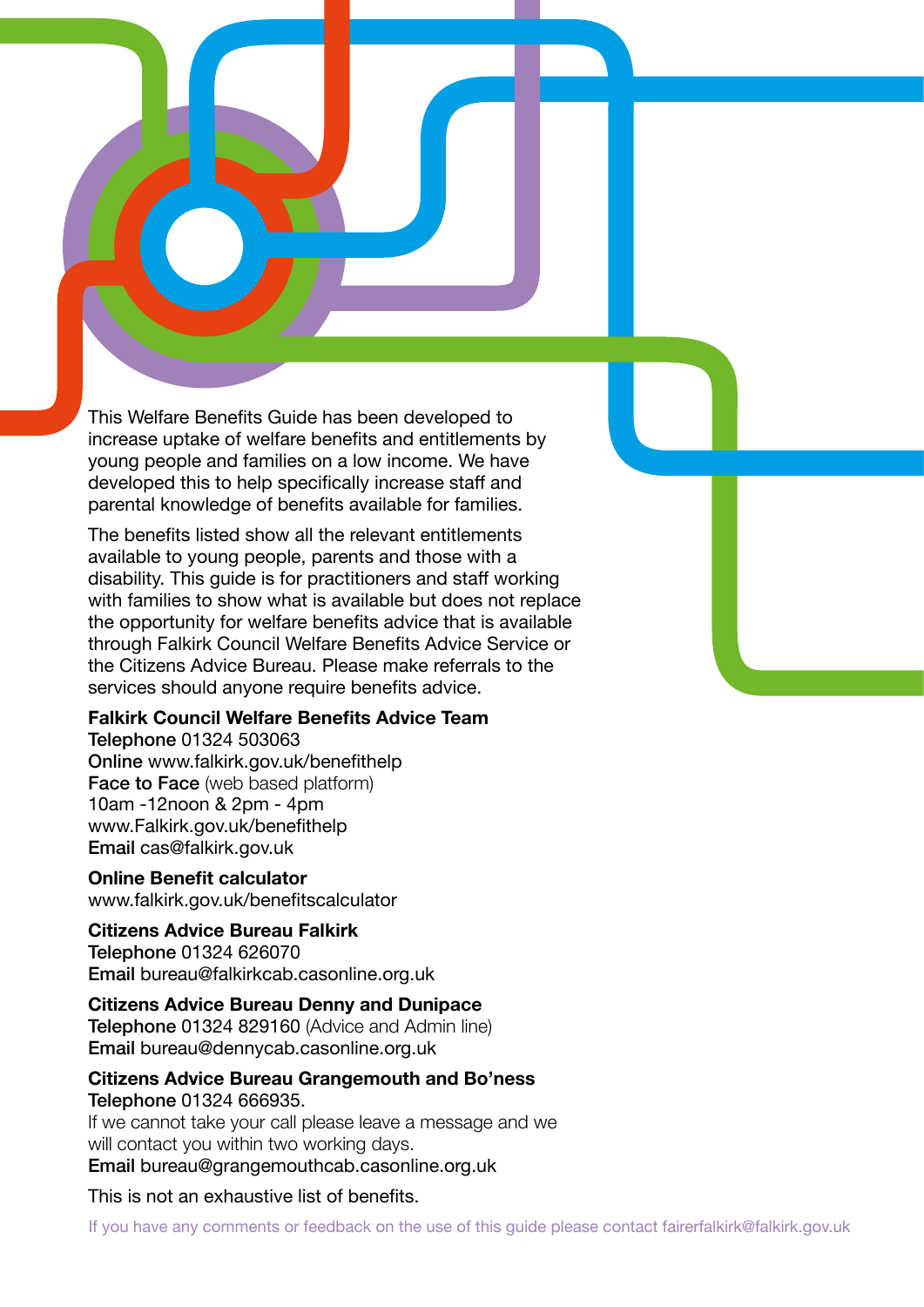



**Welfare Benefits Guide Youth**

# **[Universal Credit](https://www.falkirk.gov.uk/services/benefits-support/universal-credit.aspx)**

is a benefit for people on a low income who are in or out of work. You can apply for UC if you are aged 18 years or over and under pension age. Some exceptions for 16/17 year olds.

# **[New Style Job Seekers Allowance](https://www.falkirk.gov.uk/services/benefits-support/new-style-jsa.aspx)**

is a benefit for people aged between 16 or over and under pension age, unemployed or working less than 16 hours per week and who are seeking work. Only applicable if you have had previous employment.

# **[New Style Employment Support Allowance](https://www.falkirk.gov.uk/services/benefits-support/new-style-esa.aspx)**

is a benefit for adults aged between 16 or over and under pension age whose ability to work is limited through ill health or disability.

#### **[Disability Living Allowance](https://www.falkirk.gov.uk/services/benefits-support/dla-child.aspx)**

is a benefit for people with disabilities or long term health problems. You must be under 16 to make a claim.

#### **[Child Winter Heating Assistance](https://www.falkirk.gov.uk/services/benefits-support/child-winter.aspx)**

Child Winter Heating Assistance for those receiving highest rate of Disability Living Allowance.

# **[Young Carers Grant](https://www.falkirk.gov.uk/services/benefits-support/young-carers-grant.aspx)**

is a grant for people who are providing care for an average of 16 hours per week. You can apply for a Young Carers Grant if you are 16-18 years old.

#### **[Personal Independence Payment](https://www.falkirk.gov.uk/services/benefits-support/personal-independence-payment.aspx)**

is a benefit for people who have a physical or mental disability and need help taking part in everyday life or find it difficult to get around. PIP is available for adults aged 16-64.

#### **[Job Start Payment](https://www.falkirk.gov.uk/services/benefits-support/job-start-payment.aspx)**

is a one off payment to help young people with the costs of starting a new job. You must be aged 16-24 years old or care leaver aged 16-25 and in receipt of specific benefits.

#### **[Carers Allowance](https://www.falkirk.gov.uk/services/benefits-support/carers-allowance.aspx)**

is a benefit that can be paid to people aged 16 years or over, who regularly spend at least 35 hours per week caring for someone who is disabled.

#### **[Carers Allowance Supplement](https://www.falkirk.gov.uk/services/benefits-support/carers-allowance-supplement.aspx)**

is an extra payment from the Scottish Government to carers in Scotland who are receiving a full or partial Carer's Allowance payment from the Department of Work and Pensions (DWP).

#### **[EMA \(Education Maintenance Allowance\)](https://www.falkirk.gov.uk/services/schools-education/education-benefits-support/education-maintenance-allowance/)**

gives financial support to eligible 16 to 19 year olds who want to continue learning.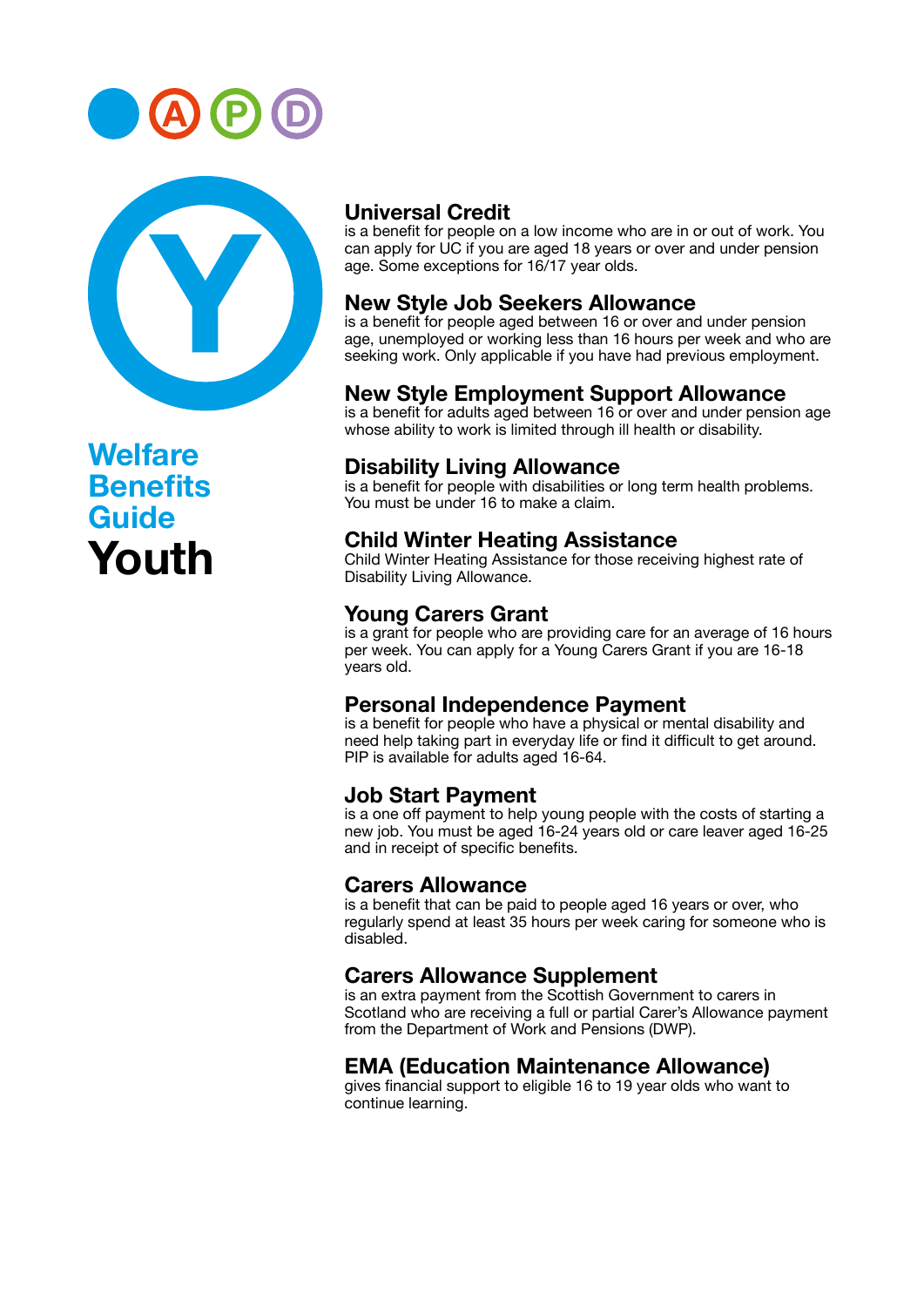



**Welfare Benefits Guide Adult**

# **[Universal Credit](https://www.falkirk.gov.uk/services/benefits-support/universal-credit.aspx)**

is a benefit for people on a low income who are in or out of work. You can apply for UC if you are aged 18 years or over and under pension age. (Some exceptions for 16/17 year olds)

#### **[Income Support](https://www.falkirk.gov.uk/services/benefits-support/income-support.aspx)**

is being replaced by UC and only applicable to the person if currently in receipt of this benefit.

#### **[New Style Job Seekers Allowance](https://www.falkirk.gov.uk/services/benefits-support/new-style-jsa.aspx)**

is a benefit for people aged between 16 or over and under pension age, unemployed or working less than 16 hours per week and who are seeking work. (Only applicable if you have had previous employment)

# **[New Style Employment Support Allowance](https://www.falkirk.gov.uk/services/benefits-support/new-style-esa.aspx)**

is a benefit for adults aged between 16 or over and under pension age whose ability to work is limited through ill health or disability.

# **[Personal Independence Payment](https://www.falkirk.gov.uk/services/benefits-support/personal-independence-payment.aspx)**

is a benefit for people who have a physical or mental disability and need help taking part in personal care tasks or find it difficult to get around. PIP is available for adults aged 16-64.

# **[Carers Allowance](https://www.falkirk.gov.uk/services/benefits-support/carers-allowance.aspx)**

is a benefit that can be paid to people aged 16 years or over, who regularly spend at least 35 hours per week caring for someone who is disabled.

#### **[Carers Allowance Supplement](https://www.falkirk.gov.uk/services/benefits-support/carers-allowance-supplement.aspx)**

is an extra payment from the Scottish Government to carers in Scotland who are receiving a full or partial Carer's Allowance payment from the Department of Work and Pensions (DWP).

# **[Housing Benefit](https://www.falkirk.gov.uk/services/homes-property/council-housing/rent/help-paying-your-rent.aspx)**

is a benefit to help with rents costs. This is being replaced by UC.

# **[Council Tax Reduction](https://www.falkirk.gov.uk/services/council-tax/help-paying/)**

is help towards your council tax bill only applicable where there is liability.

# **[Discretionary Housing Payment \(DHP\)](https://www.falkirk.gov.uk/services/homes-property/council-housing/rent/discretionary-housing-payments.aspx)**

is a benefit for people who need further financial assistance in order to meet their housing costs.

#### **[Warm Home Discount](https://www.falkirk.gov.uk/services/benefits-support/warm-home-discount.aspx)**

You could get £140 off your electricity bill for winter under the Warm Home Discount Scheme.

#### **[Cold Weather Payment](https://www.falkirk.gov.uk/services/benefits-support/cold-weather-payment.aspx)**

will be made when the temperature in your area is either recorded as, or forecast to be, an average of zero degrees Celsius or below over 7 consecutive days.

#### **[Pension Credit](https://www.falkirk.gov.uk/services/benefits-support/pension-credit.aspx)**

is a benefit for people on a low income who are at least pension age.

#### **[Funeral Support Payment](https://www.falkirk.gov.uk/services/benefits-support/funeral-support-payment.aspx)**

is a payment available to people who are on certain benefits or tax credits, and need support to meet the cost of a funeral.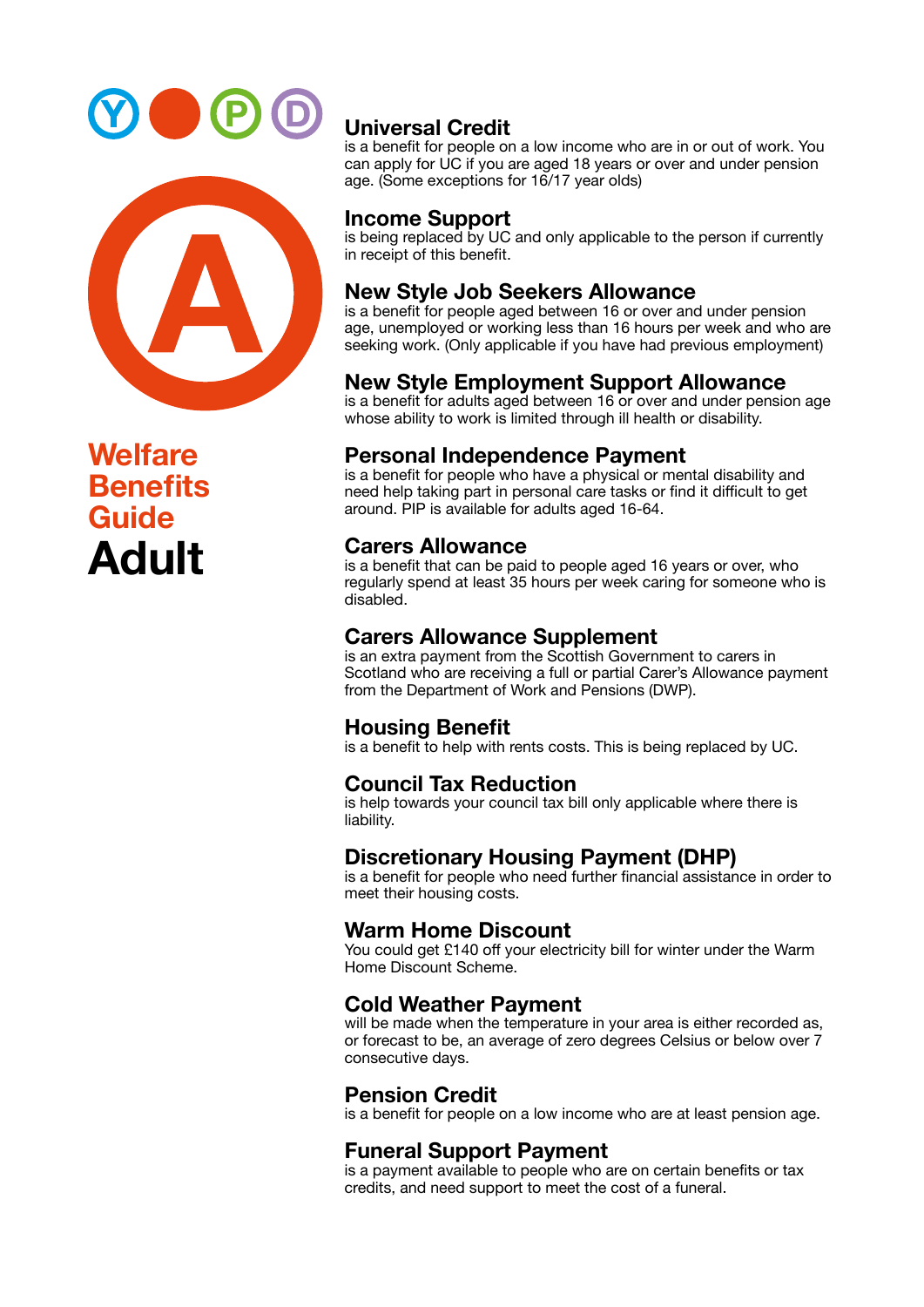



# **Welfare Benefits Guide Parent**

#### **Best Start Grants**

are available to give financial support to parents/carers who are in receipt of certain benefits. There are three types:

#### **[Pregnancy and Baby Payment](https://www.falkirk.gov.uk/services/benefits-support/best-start-grant.aspx)**

is a one off payment for eligible families on certain benefits or tax credits for the first child born and a payment for the second or subsequent child. Pregnancy and Baby payment have replace the sure start maternity grants in Scotland.

#### **[Early Learning Payment](https://www.falkirk.gov.uk/services/benefits-support/early-learning-payment.aspx)**

is a payment for eligible families on certain benefits or tax credits who have a child between the ages of 2 and 3½ years. This is to help with the costs of early learning around the time your child might start nursery.

#### **[School Age Payment](https://www.falkirk.gov.uk/services/benefits-support/school-age-payment.aspx)**

is a payment for eligible families on certain benefits or tax credits made around the time a child normally starts Primary 1 to help with the costs of a child starting primary school.

# **[Best Start Foods](https://www.falkirk.gov.uk/services/benefits-support/best-start-foods.aspx)**

is a scheme that provides you with a prepaid card that you can use to buy health foods if you are pregnant or have a child under 3 years and in receipt of certain benefits. The scheme replaces the UK Government's Healthy Start Vouchers in Scotland.

#### **[Universal Credit](https://www.falkirk.gov.uk/services/benefits-support/universal-credit.aspx)**

is a benefit for people on a low income who are in or out of work. You can apply for UC if you are aged 18 years or over and under pension age. Some exceptions for 16/17 year olds.

# **[Income Support](https://www.falkirk.gov.uk/services/benefits-support/income-support.aspx)**

is being replaced by UC and only applicable to the person if currently in receipt of this benefit.

#### **[New Style Job Seekers Allowance](https://www.falkirk.gov.uk/services/benefits-support/new-style-jsa.aspx)**

is a benefit for people aged between 16 or over and under pension age, unemployed or working less than 16 hours per week and who are seeking work. Only applicable if you have had previous employment).

#### **[New Style Employment Support](https://www.falkirk.gov.uk/services/benefits-support/new-style-esa.aspx)  [Allowance](https://www.falkirk.gov.uk/services/benefits-support/new-style-esa.aspx)**

is a benefit for adults aged between 16 or over and under pension age whose ability to work is limited through ill health or disability.

# **[Child Benefit](https://www.falkirk.gov.uk/services/benefits-support/child-benefit.aspx)**

Child Benefit for those with children under 16 or 16-20 with exceptions.

# **[Scottish Child Payments](https://www.falkirk.gov.uk/services/benefits-support/scottish-child-payment.aspx)**

is for families on certain benefits/tax credits to help towards the costs of looking after a child.

# **[Child Tax Credit](https://www.falkirk.gov.uk/services/benefits-support/child-tax-credit.aspx)**

Child Tax Credit with a change of circumstance (new baby) (only applicable if currently in receipt of this benefit)

# **[Disability Living Allowance](https://www.falkirk.gov.uk/services/benefits-support/dla-child.aspx)**

is a benefit for people with disabilities or long term health problems. You must be under 16 to make a claim.

# **[Child Winter Heating Assistance](https://www.falkirk.gov.uk/services/benefits-support/child-winter.aspx)**

Child Winter Heating Assistance for those receiving highest rate of Disability Living Allowance.

# **[Job Start Payment](https://www.falkirk.gov.uk/services/benefits-support/personal-independence-payment.aspx)**

is a one off payment to help young people with the costs of starting a new job. You must be aged 16-24 years old or care leaver aged 16-25 and in receipt of specific benefits.

# **[Carers Allowance](https://www.falkirk.gov.uk/services/benefits-support/carers-allowance.aspx)**

is a benefit that can be paid to people aged 16 years or over, who regularly spend at least 35 hours per week caring for someone who is disabled.

#### **[Carers Allowance Supplement](https://www.falkirk.gov.uk/services/benefits-support/carers-allowance-supplement.aspx)**

An additional payment if you are in receipt of carers allowance - paid every 6 months.

# **[Statutory Maternity Pay](https://www.gov.uk/maternity-pay-leave)**

If you are an employee you may get statutory maternity pay from your employer when you stop work to have a child.

#### **[Maternity Allowance](https://www.gov.uk/maternity-allowance)**

if you can't get statutory maternity pay you may get maternity allowance.

#### **[Statutory Adoption Pay](https://www.gov.uk/adoption-pay-leave)**

When you take time off to adopt a child or to have a child through surrogacy arrangement you maybe eligible for statutory adoption pay.

#### **[Housing Benefit](https://www.falkirk.gov.uk/services/homes-property/council-housing/rent/help-paying-your-rent.aspx)**

is a benefit to help with rents costs. This is being replaced by UC.

#### **[Council Tax Reduction](https://www.falkirk.gov.uk/services/council-tax/help-paying/)**

is help towards your council tax bill only applicable where there is liability.

#### **[Discretionary Housing Payment \(DHP\)](https://www.falkirk.gov.uk/services/homes-property/council-housing/rent/discretionary-housing-payments.aspx)**

is a benefit for people who need further financial assistance in order to meet their housing costs.

#### **[Free School Meal and Clothing Grant](https://www.falkirk.gov.uk/services/schools-education/education-benefits-support/free-school-meals-clothing-grants/)**

free school meal and payment towards the cost of school clothing and footwear.

#### **[Warm Home Discount](https://www.falkirk.gov.uk/services/benefits-support/warm-home-discount.aspx)**

You could get £140 off your electricity bill for winter under the Warm Home Discount Scheme.

#### **[Cold Weather Payment](https://www.falkirk.gov.uk/services/benefits-support/cold-weather-payment.aspx)**

will be made when the temperature in your area is either recorded as, or forecast to be, an average of zero degrees Celsius or below over 7 consecutive days.

#### **[Pension Credit](https://www.falkirk.gov.uk/services/benefits-support/pension-credit.aspx)**

is a benefit for people on a low income who are at least pension age.

#### **[Funeral Support Payment](https://www.falkirk.gov.uk/services/benefits-support/funeral-support-payment.aspx)**

is a payment available to people who are on certain benefits or tax credits, and need support to meet the cost of a funeral.